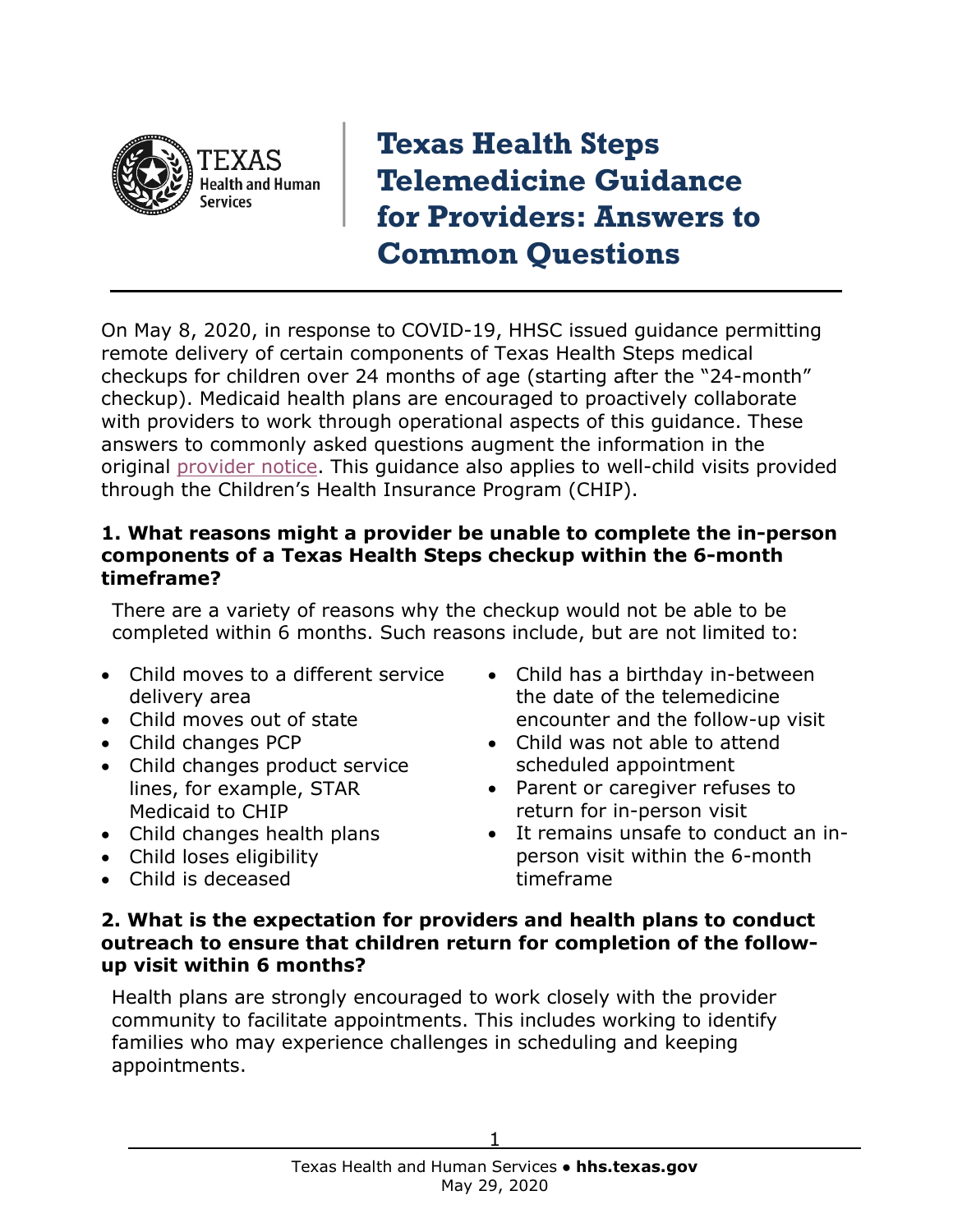### **3. If a follow-up visit is not completed within 6 months, will health plans attempt to recoup payments for incomplete checkups?**

HHSC has directed the health plans to not implement any new audit processes specific to the Texas Health Steps telemedicine guidance. Health plans have been instructed to rely on already existing routine monitoring procedures to monitor compliance.

### **4. What E/M code should providers use for the follow-up visit within the 6-month timeframe?**

The Evaluation and Management (E/M) code 99211 is already approved as the code to identify Texas Health Steps follow-up visits. HHSC is aware that this code has generally been used for services delivered by a non-physician provider. For the purposes of Texas Health Steps checkup completion, this code should be used by all approved Texas Health Steps provider types for the follow-up visit.

### **5. Does HHSC permit concurrent billing in Texas Health Steps?**

Providers may also bill for an acute care Evaluation and Management (E/M) code (e.g., 99213 for an ear infection) at the time of the initial telemedicine checkup or at the 6-month follow-up visit. Modifier 25 must be submitted with the additional acute care E/M procedure code and diagnosis code which signify that a distinct, separately identifiable service was rendered. Modifier 95 must be submitted to indicate remote delivery. Providers must bill the acute care visit on a separate claim without benefit code EP1. Documentation in the client's medical record must be sufficient to justify billing for the separately identifiable service.

### **6. Does this guidance eliminate the need for in-person visits entirely?**

Flexibility provided by this guidance and the use of telemedicine visits is another tool to help providers ensure patient access to needed health care services during the public health emergency. It is not intended to suggest that in-person visits should be avoided entirely or to undermine the importance of ensuring continued administration of age-appropriate, clinically indicated immunizations. Furthermore, HHSC does not permit Texas Health Steps checkups to be conducted remotely for clients receiving their first "newborn" checkup through the "24-month" checkup. This guidance also allows for provider clinical judgement in determining which checkups for older children should be completed in-person.